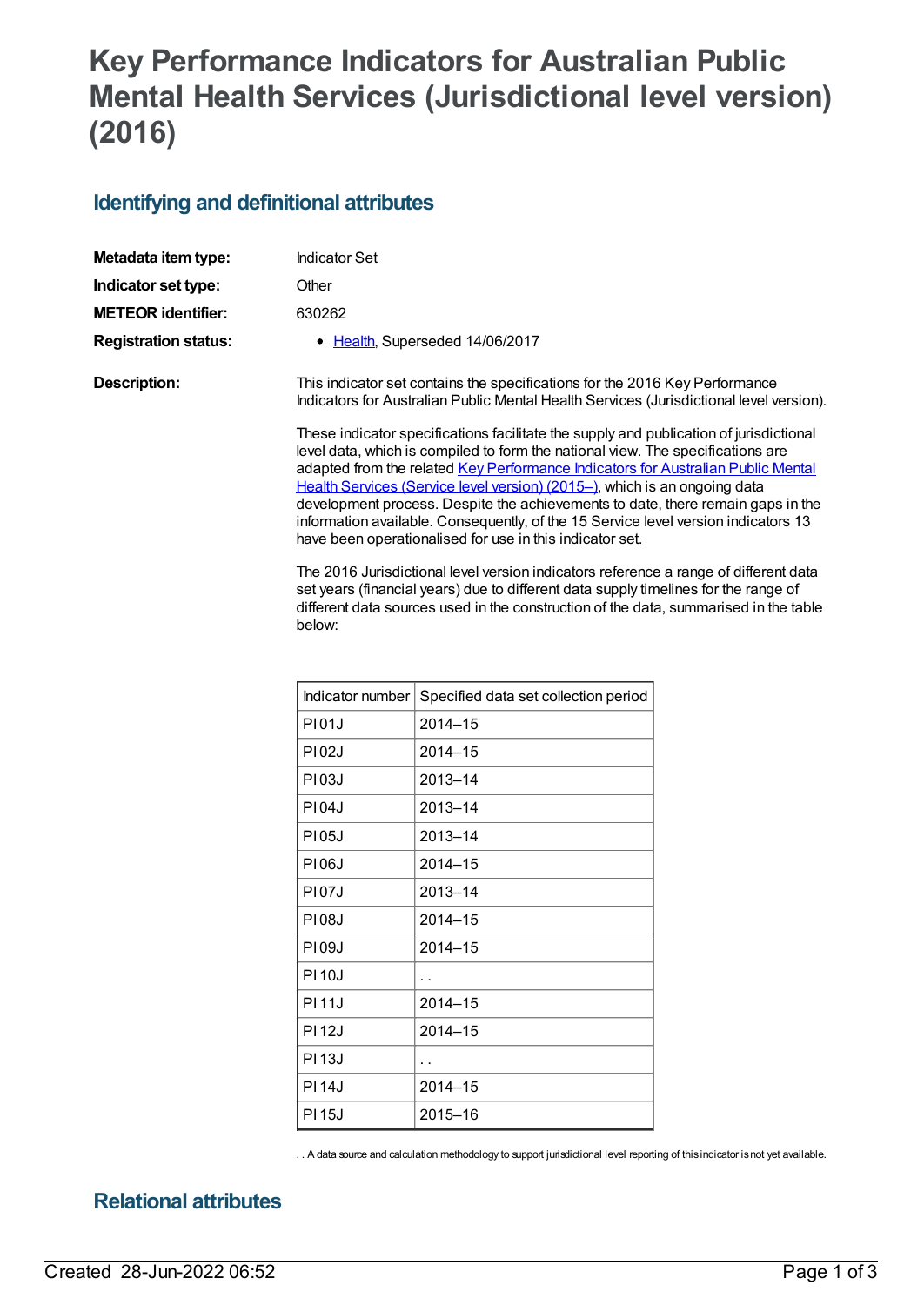| <b>Related metadata</b><br>references:      | Supersedes Key Performance Indicators for Australian Public Mental Health<br>Services (Jurisdictional level version) (2015)                                         |
|---------------------------------------------|---------------------------------------------------------------------------------------------------------------------------------------------------------------------|
|                                             | • Health, Superseded 11/05/2016                                                                                                                                     |
|                                             | Has been superseded by Key Performance Indicators for Australian Public Mental<br>Health Services (Jurisdictional level version) (2017)                             |
|                                             | • Health, Standard 14/06/2017                                                                                                                                       |
|                                             | See also Key Performance Indicators for Australian Public Mental Health Services<br>(Service level version) (2015-)                                                 |
|                                             | • Health, Superseded 16/02/2021                                                                                                                                     |
| Indicators linked to this<br>Indicator set: | <u>KPIs for Australian Public Mental Health Services: PI01J – Change in consumer's</u><br>clinical outcomes, 2016<br>Health, Superseded 14/06/2017                  |
|                                             | <u>KPIs for Australian Public Mental Health Services: PI02J - 28 day readmission</u><br>rate, 2016<br>Health, Superseded 14/06/2017                                 |
|                                             | KPIs for Australian Public Mental Health Services: PI03J - National Service<br>Standards compliance, 2016<br>Health, Superseded 14/06/2017                          |
|                                             | <u> KPIs for Australian Public Mental Health Services: PI04J – Average length of acute</u><br>inpatient stay, 2016<br>Health, Superseded 14/06/2017                 |
|                                             | KPIs for Australian Public Mental Health Services: P105J - Average cost per acute<br>admitted patient day, 2016<br>Health, Superseded 14/06/2017                    |
|                                             | KPIs for Australian Public Mental Health Services: PI06J - Average treatment days<br>per three-month community care period, 2016<br>Health, Superseded 14/06/2017   |
|                                             | KPIs for Australian Public Mental Health Services: PI07J - Average cost per<br>community treatment day, 2016<br>Health, Superseded 14/06/2017                       |
|                                             | KPIs for Australian Public Mental Health Services: PI08J - Proportion of<br>population receiving clinical mental health care, 2016<br>Health, Superseded 14/06/2017 |
|                                             | <u>KPIs for Australian Public Mental Health Services: PI09J - New client index, 2016</u><br>Health, Superseded 14/06/2017                                           |
|                                             | KPIs for Australian Public Mental Health Services: PI11J - Rate of pre-admission<br>community care, 2016<br>Health, Superseded 14/06/2017                           |
|                                             | KPIs for Australian Public Mental Health Services: PI 12J - Rate of post-discharge<br>community care, 2016<br>Health, Superseded 14/06/2017                         |
|                                             | <u>KPIs for Australian Public Mental Health Services: PI 14J – Outcomes readiness,</u><br>2016                                                                      |
|                                             | Health, Superseded 14/06/2017                                                                                                                                       |
|                                             | KPIs for Australian Public Mental Health Services: PI 15J - Rate of seclusion, 2016<br>Health, Superseded 14/06/2017                                                |

## **Collection and usage attributes**